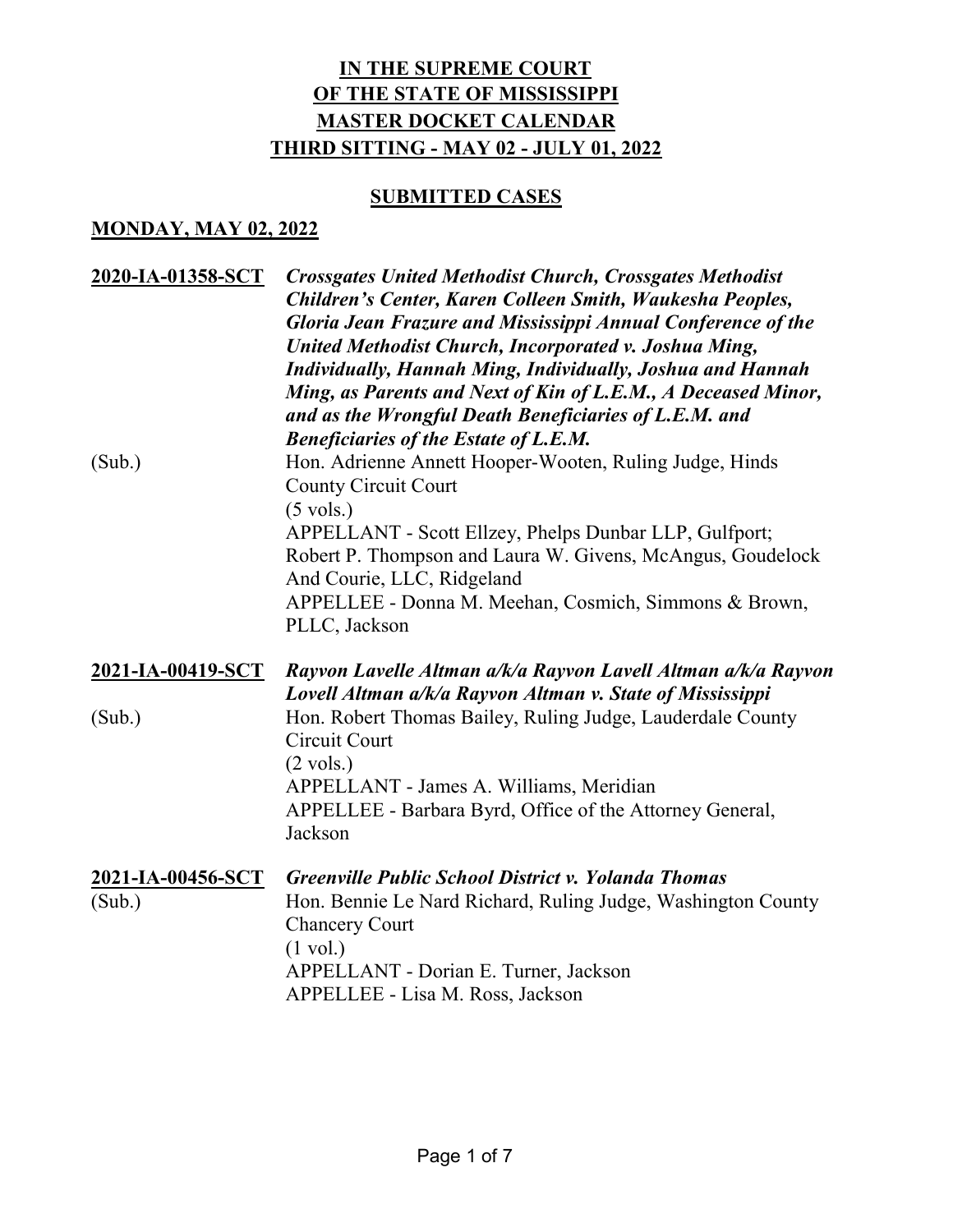## **SUBMITTED CASES**

#### **MONDAY, MAY 02, 2022**

|        | 2021-CA-00493-SCT Jalena Taylor and Brian Taylor v. Premier Women's Health, |
|--------|-----------------------------------------------------------------------------|
|        | <b>PLLC</b> and Donielle Daigle, M.D.                                       |
| (Sub.) | Hon. Lisa P. Dodson, Ruling Judge, Harrison County Circuit Court            |
|        | $(7 \text{ vols.})$                                                         |
|        | APPELLANT - David A. Bowling, The Bowling Law Firm, APLC,                   |
|        | New Orleans, LA                                                             |
|        | APPELLEE - Whitman B. Johnson, III, Currie Johnson & Myers,                 |
|        | P.A., Jackson                                                               |
|        |                                                                             |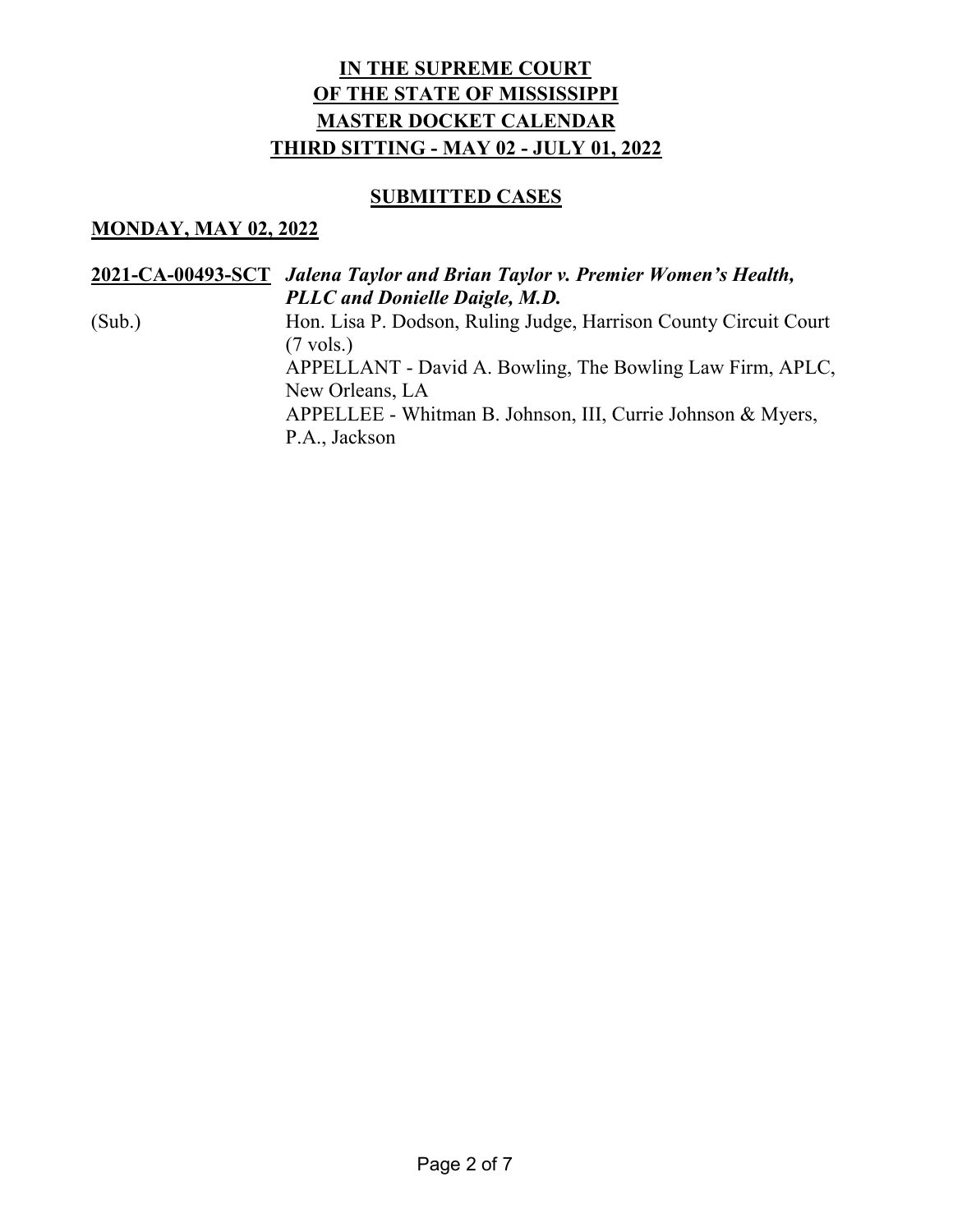### **SUBMITTED CASES**

#### **MONDAY, MAY 02, 2022**

| 2021-IA-00315-SCT | Tiger Production Company, LLC, CCore Energy Management<br>Company, LLC, Robert Marsh Nippes and Harry Walters v. John<br><b>Webb Pace, Jeanette Pace and John Gregory Pace</b> |
|-------------------|--------------------------------------------------------------------------------------------------------------------------------------------------------------------------------|
| (Sub.)            | Hon. Robert Thomas Bailey, Ruling Judge, Wayne County Circuit<br>Court<br>$(3 \text{ vols.})$                                                                                  |
|                   | APPELLANT - C. Dale Shearer, Copeland, Cook, Taylor & Bush,<br>P.A., Ridgeland<br>APPELLEE - Kathryn D. Clay, Dickerson & Dickerson, Inc.,<br>Waynesboro                       |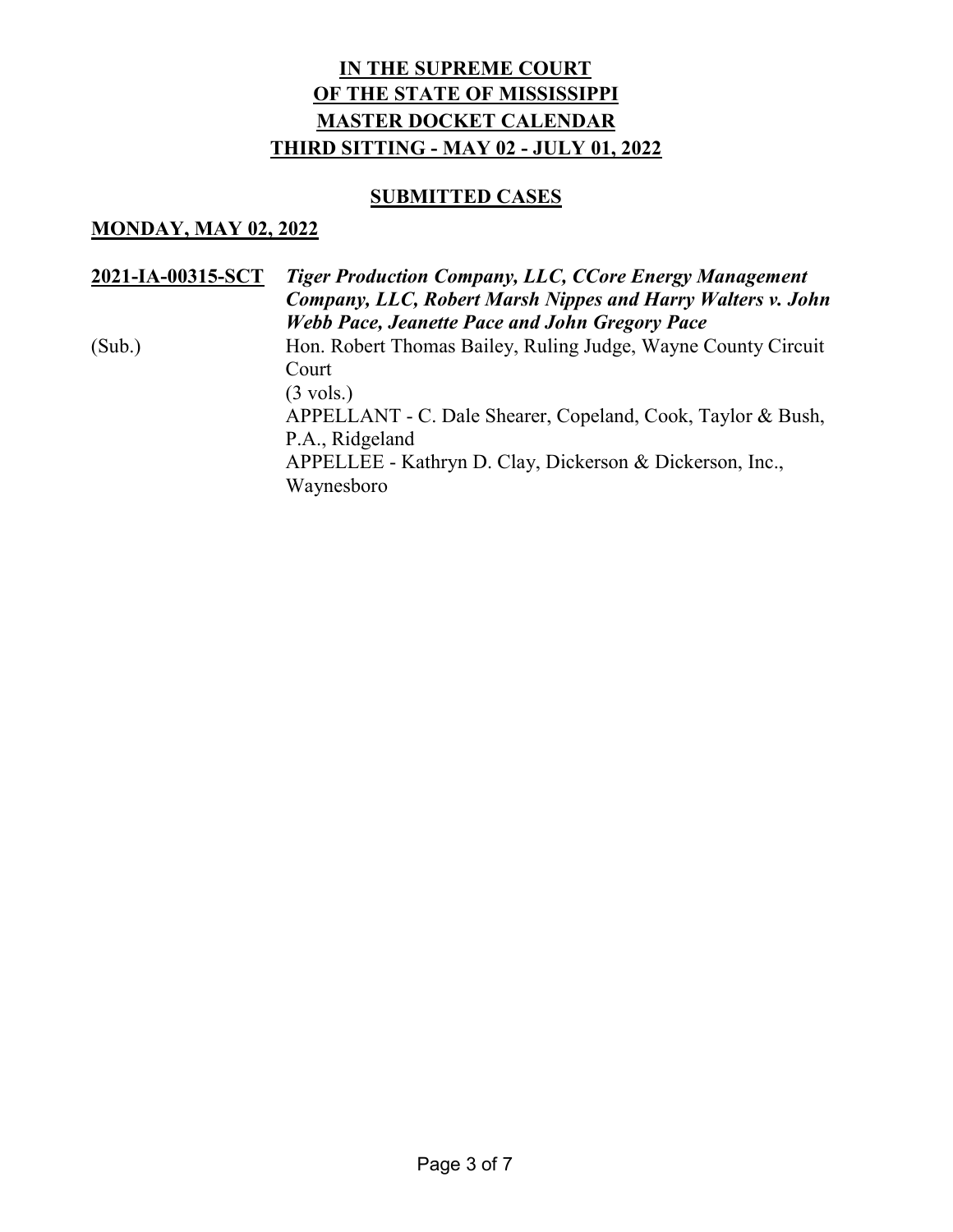## **SUBMITTED CASES**

### **TUESDAY, MAY 03, 2022**

| 2020-IA-01404-SCT<br>(Sub.) | Shad White, in his Official Capacity as Auditor for the State of<br>Mississippi v. Jernigan Copeland Attorneys, PLLC<br>Hon. Winston L. Kidd, Ruling Judge, Hinds County Circuit Court                                                                                                                                            |
|-----------------------------|-----------------------------------------------------------------------------------------------------------------------------------------------------------------------------------------------------------------------------------------------------------------------------------------------------------------------------------|
|                             | $(2 \text{ vols.})$<br>APPELLANT - Stephen F. Schelver, Office of the Attorney<br>General, Jackson<br>APPELLEE - Jamie D. Travis, Gibbs Travis, PLLC, Jackson                                                                                                                                                                     |
| (Sub.)                      | 2021-KA-00336-SCT Courtney Williams v. State of Mississippi<br>Hon. Barry W. Ford, Ruling Judge, Yazoo County Circuit Court<br>$(4 \text{ vols.})$<br>APPELLANT - Kevin D. Camp, The Camp Law Firm, PLLC,<br>Jackson<br>APPELLEE - Alexandra Rosenblatt, Office of the Attorney<br>General, Jackson                               |
| (Sub.)                      | 2021-KA-00473-SCT Dwayne Leland Wilson v. State of Mississippi<br>Hon. Dal Williamson, Ruling Judge, Jones County Circuit Court<br>$(3 \text{ vols.})$<br>APPELLANT - Hunter N. Aikens, Office of State Public Defender,<br>Jackson<br>APPELLEE - Allison Kay Hartman, Office of the Attorney<br>General, Jackson                 |
| (Sub.)                      | 2021-CA-00666-SCT Karen Rees McGee v. Comprehensive Radiology Services, PLLC<br>Hon. Rhea Hudson Sheldon, Ruling Judge, Forrest County<br><b>Chancery Court</b><br>$(4 \text{ vols.})$<br>APPELLANT - William J. Little, Jr., Lentz & Little, PA, Gulfport<br>APPELLEE - Jere Robert Ramsay, Watkins & Eager PLLC,<br>Hattiesburg |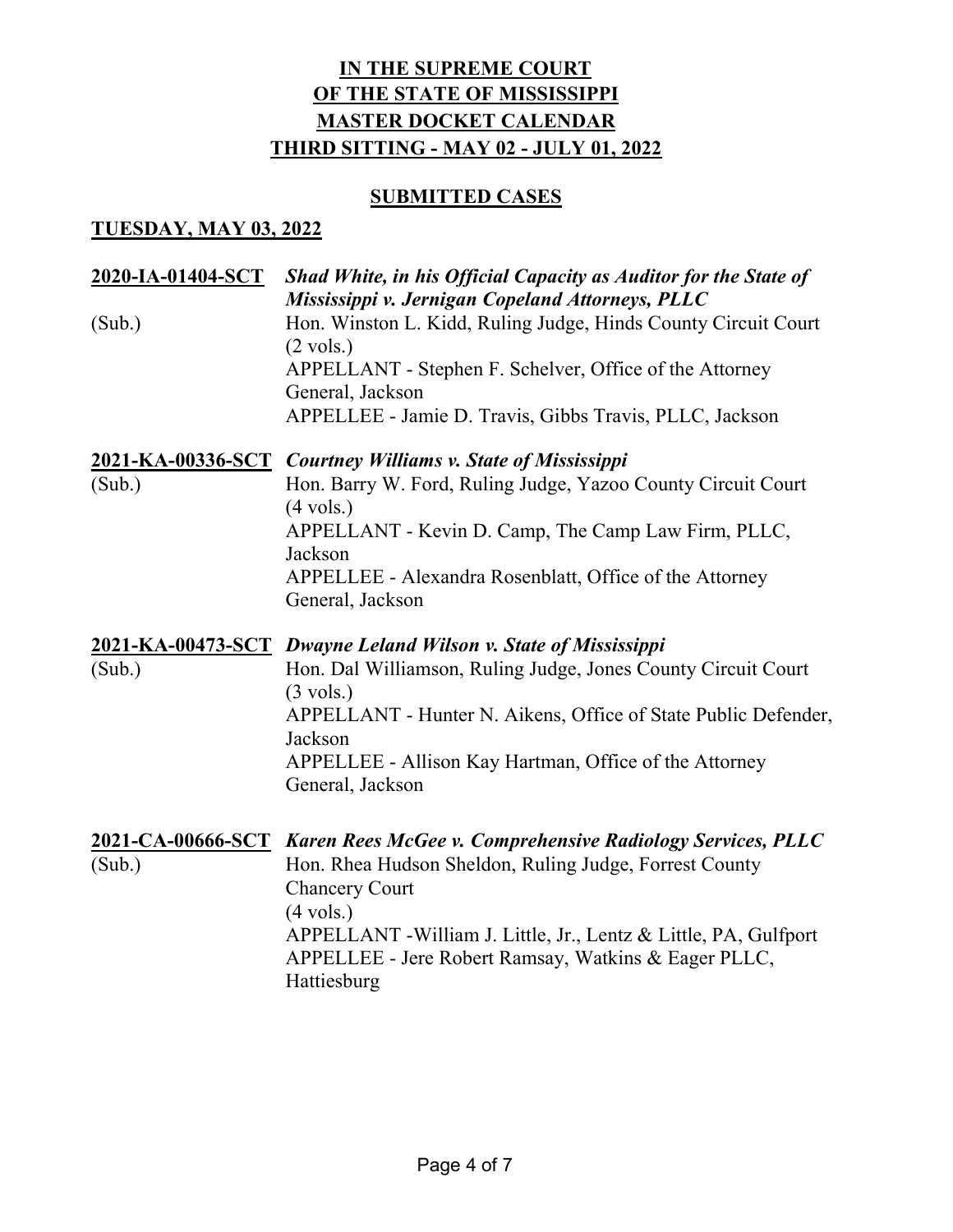## **SUBMITTED CASES**

#### **WEDNESDAY, MAY 04, 2022**

| (Sub.) | 2021-EC-00486-SCT In Re: Democratic Ward 1 Run-Off Election for the City of<br>Aberdeen, Mississippi, Between S. Nicholas Holliday and Robert<br>Devaull: S. Nicholas Holliday v. Robert Devaull<br>Hon. Jeff Weill, Sr., Ruling Judge, Monroe County Circuit Court<br>$(7 \text{ vols.})$<br>APPELLANT - Walter Howard Zinn, Jr., Pontotoc<br>APPELLEE - Lydia Quarles, Mozingo Quarles PLLC, Starkville |
|--------|-----------------------------------------------------------------------------------------------------------------------------------------------------------------------------------------------------------------------------------------------------------------------------------------------------------------------------------------------------------------------------------------------------------|
|        | <b>2021-CA-00511-SCT</b> Kelvin Pruitt, a Minor by and through his Mother, Latrice Brooks<br>v. Jason Sargent, in his Official Capacity, Dr. Earl Watkins, in his<br><b>Official Capacity, Dr. Errick L. Greene, in his Official Capacity,</b><br>and Jackson Public School District                                                                                                                      |
| (Sub.) | Hon. Tomie T. Green, Ruling Judge, Hinds County Circuit Court<br>$(1 \text{ vol.})$<br>APPELLANT - Cynthia H. Speetjens, Madison<br>APPELLEE - Allison P. Fry, Jackson                                                                                                                                                                                                                                    |
|        |                                                                                                                                                                                                                                                                                                                                                                                                           |
| (Sub.) | 2021-KA-00782-SCT Derrick Burden v. State of Mississippi<br>Hon. Lillie Blackmon Sanders, Ruling Judge, Wilkinson County<br>Circuit Court<br>$(3 \text{ vols.})$<br>APPELLANT - George T. Holmes, Office of State Public Defender,<br>Jackson<br>APPELLEE - Alexandra LeBron, Office of the Attorney General,<br>Jackson                                                                                  |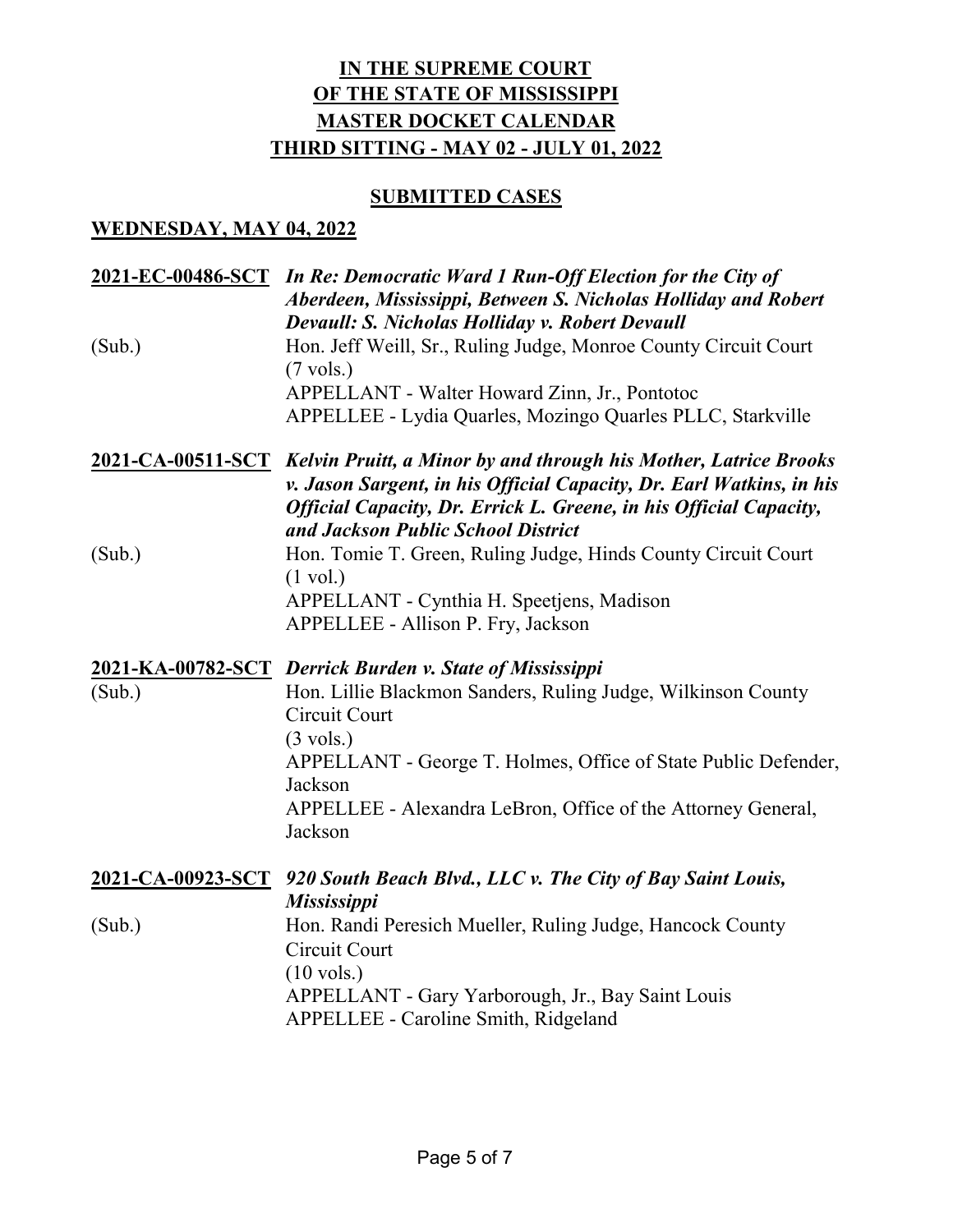### **SUBMITTED CASES**

### **WEDNESDAY, MAY 04, 2022**

## **2021-KM-01081-SCT** *Eugene Bullen a/k/a Eugene Bullen, IV a/k/a Eugene Samuel Bullen, IV v. State of Mississippi* (Sub.) Hon. Steve S. Ratcliff, III, Ruling Judge, Madison County Circuit Court (3 vols.) APPELLANT - Kevin D. Camp, The Camp Law Firm, PLLC, Jackson APPELLEE - Pamela L. Hancock, Ridgeland **2021-CA-01082-SCT** *Broadband Voice, LLC d/b/a Fuse.Cloud, LLC v. Jefferson County, Mississippi* (Sub.) Hon. Tomika Harris Irving, Ruling Judge, Jefferson County Circuit Court (2 vols.) APPELLANT - Robert L. Gibbs, Gibbs Travis PLLC, Jackson

APPELLEE - Nickita S. Banks, Port Gibson